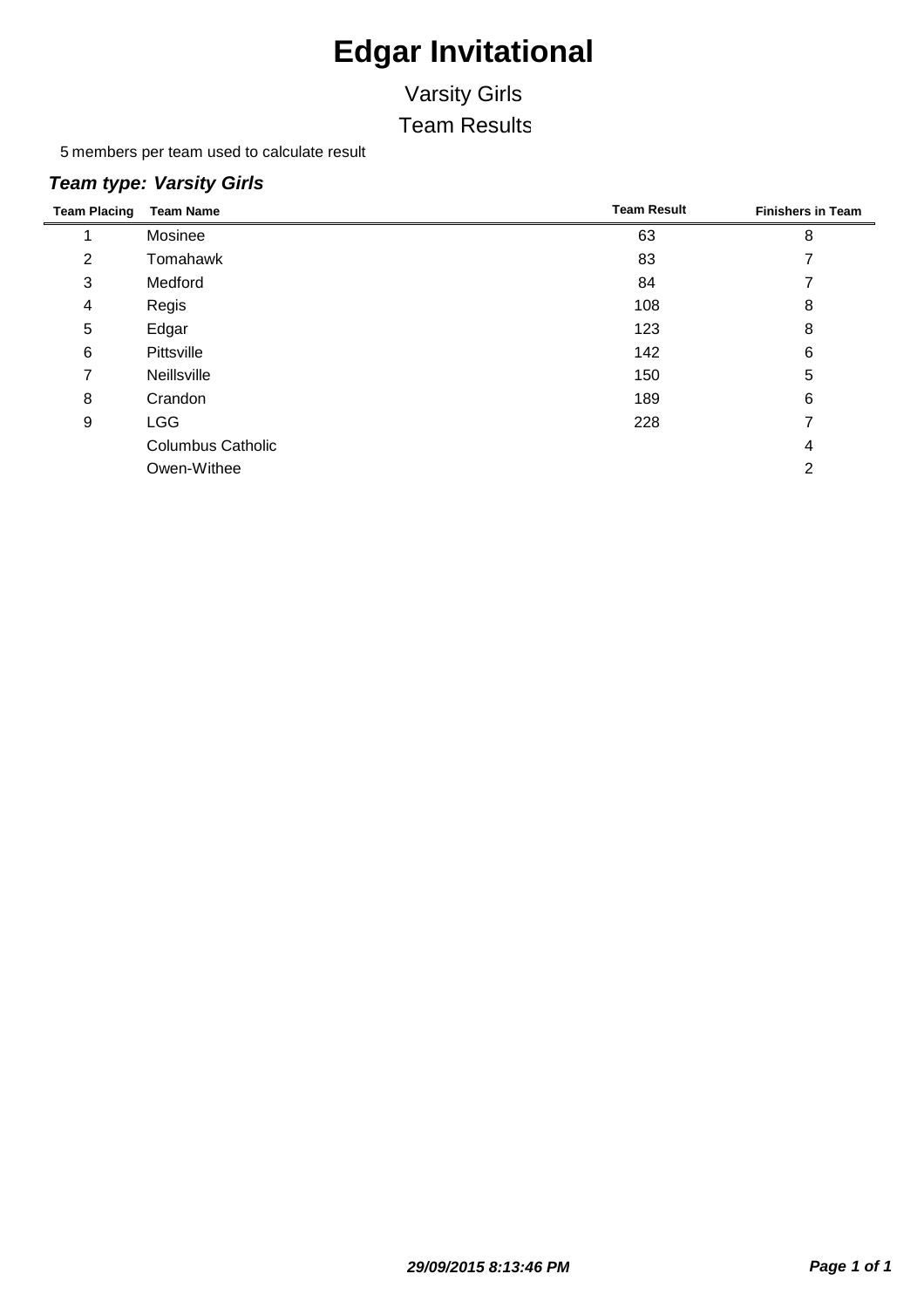### Varsity Girls Overall Results : Varsity Girls

| Pos            | No   | Name                    | School                   | Year | Time       | Team<br><b>Position</b> | <b>Team</b><br><b>Points</b> | Pace         |
|----------------|------|-------------------------|--------------------------|------|------------|-------------------------|------------------------------|--------------|
| 1              | 1448 | Dani Whiting            | Tomahawk                 |      | 00:20:16.9 | 1                       | 1                            | $6:32$ min/m |
| 2              | 970  | Kallie Falteisek        | Owen-Withee              | 9    | 00:20:41.3 | 1                       | $5$                          | $6:40$ min/m |
| 3              | 866  | Mackenzie Carey         | Medford                  | 12   | 00:21:05.1 | 1                       | $\overline{2}$               | $6:48$ min/m |
| 4              | 984  | Jenna Hughes            | Pittsville               | 12   | 00:21:35.2 | 1                       | 3                            | $6:57$ min/m |
| 5              | 1406 | Danielle Yengo          | Regis                    | 11   | 00:21:44.7 | 1                       | 4                            | $7:00$ min/m |
| 6              | 865  | Hannah Brandner         | Medford                  | 12   | 00:21:46.4 | 2                       | 5                            | $7:01$ min/m |
| $\overline{7}$ | 801  | Hannah Brewster         | Edgar                    | 11   | 00:21:48.4 | 1                       | 6                            | 7:02 min/m   |
| 8              | 918  | <b>Shelby Herring</b>   | Mosinee                  | 12   | 00:21:52.9 | 1                       | 7                            | $7:03$ min/m |
| 9              | 973  | Mackenzie Person        | Owen-Withee              | 10   | 00:21:56.6 | 2                       | $5$                          | $7:04$ min/m |
| 10             | 1405 | Grace Theisen           | Regis                    | 11   | 00:22:01.2 | 2                       | 8                            | $7:06$ min/m |
| 11             | 772  | Micasslyn Crawford      | Crandon                  | 9    | 00:22:01.7 | 1                       | 9                            | $7:06$ min/m |
| 12             | 922  | Alli Swid               | Mosinee                  | 10   | 00:22:02.5 | 2                       | 10                           | $7:06$ min/m |
| 13             | 924  | Olivia Walters          | Mosinee                  | 12   | 00:22:04.5 | 3                       | 11                           | 7:07 min/m   |
| 14             | 955  | Jenna Grap              | Neillsville              | 12   | 00:22:04.8 | 1                       | 12                           | 7:07 min/m   |
| 15             | 1445 | Maggee Renn             | Tomahawk                 |      | 00:22:08.5 | 2                       | 13                           | $7:08$ min/m |
| 16             | 1443 | Lizebeth Edwardsen      | Tomahawk                 |      | 00:22:13.3 | 3                       | 14                           | $7:10$ min/m |
| 17             | 871  | Amber Shaw              | Medford                  | 11   | 00:22:14.7 | 3                       | 15                           | 7:10 min/m   |
| 18             | 1402 | Sarah Liming            | Regis                    | 12   | 00:22:15.5 | 3                       | 16                           | $7:10$ min/m |
| 19             | 919  | Sam Kaczor              | Mosinee                  | 12   | 00:22:16.2 | 4                       | 17                           | $7:11$ min/m |
| 20             | 917  | <b>Mallorie Barabas</b> | Mosinee                  | 11   | 00:22:24.4 | 5                       | 18                           | $7:13$ min/m |
| 21             | 923  | Jessica Vander Koy      | Mosinee                  | 12   | 00:22:30.5 | 6                       | 19                           | $7:15$ min/m |
| 22             | 921  | <b>Kinsey Miller</b>    | Mosinee                  | 9    | 00:22:37.2 | 7                       | 20                           | $7:17$ min/m |
| 23             | 806  | Christina Riehle        | Edgar                    | 12   | 00:22:43.3 | 2                       | 21                           | $7:19$ min/m |
| 24             | 920  | Aili Makela             | Mosinee                  | 11   | 00:22:49.2 | 8                       | >7                           | $7:21$ min/m |
| 25             | 741  | Morgan Albrecht         | <b>Columbus Catholic</b> | 10   | 00:22:54.7 | 1                       | $5$                          | $7:23$ min/m |
| 26             | 843  | <b>Emily Rand</b>       | <b>LGG</b>               | 10   | 00:22:54.9 | 1                       | 22                           | $7:23$ min/m |
| 27             | 807  | Marissa Slack           | Edgar                    | 11   | 00:22:55.3 | 3                       | 23                           | $7:23$ min/m |
| 28             | 956  | Sophie Katcher          | Neillsville              | 10   | 00:22:57.7 | 2                       | 24                           | $7:24$ min/m |
| 29             | 954  | <b>Willow Eisfeldt</b>  | Neillsville              | 10   | 00:22:58.0 | 3                       | 25                           | 7:24 min/m   |
| 30             | 1444 | Kate Krueger            | Tomahawk                 |      | 00:22:59.0 | 4                       | 26                           | 7:24 min/m   |
| 31             | 775  | Sarah Kalkofen          | Crandon                  | 9    | 00:23:02.0 | 2                       | 27                           | $7:25$ min/m |
| 32             | 745  | <b>Hailey Roehl</b>     | <b>Columbus Catholic</b> | 9    | 00:23:02.6 | 2                       | $5$                          | 7:26 min/m   |
| 33             | 742  | Hannah Grubofski        | <b>Columbus Catholic</b> | 11   | 00:23:03.0 | 3                       | $<$ 5                        | $7:26$ min/m |
| 34             | 987  | Lindsey Winterhack      | Pittsville               | 12   | 00:23:08.3 | 2                       | 28                           | 7:27 min/m   |
| 35             | 1446 | <b>Rylie Swan</b>       | Tomahawk                 |      | 00:23:11.9 | 5                       | 29                           | 7:29 min/m   |
| 36             | 864  | Taylor Adleman          | Medford                  | 11   | 00:23:12.5 | 4                       | 30                           | 7:29 min/m   |
| 37             | 744  | Melanie Lang            | <b>Columbus Catholic</b> | 9    | 00:23:14.3 | 4                       | $5$                          | 7:29 min/m   |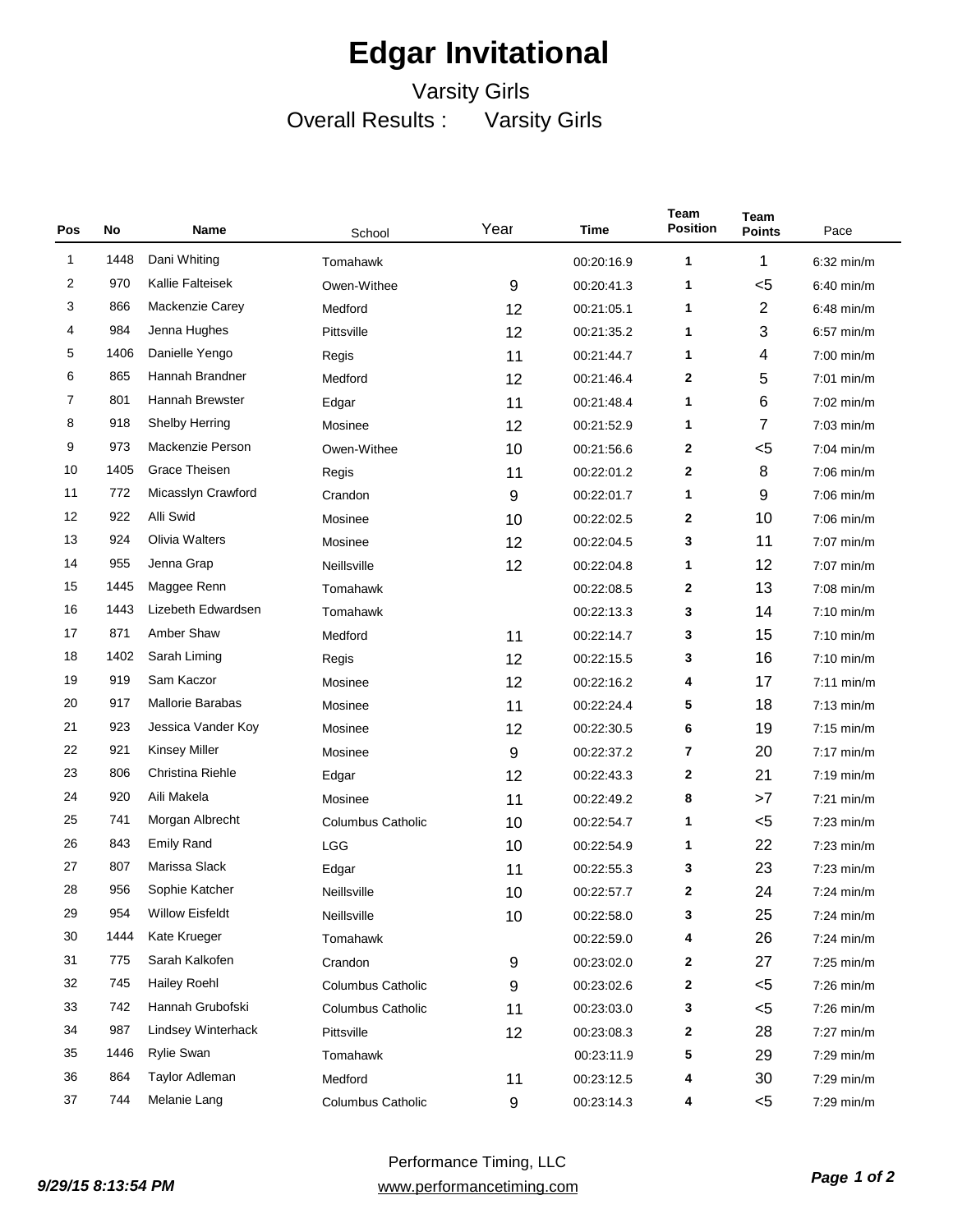### Varsity Girls Overall Results : Varsity Girls

| Pos | No   | <b>Name</b>              | School      | Year | <b>Time</b> | Team<br><b>Position</b> | <b>Team</b><br><b>Points</b> | Pace         |
|-----|------|--------------------------|-------------|------|-------------|-------------------------|------------------------------|--------------|
| 38  | 986  | Kacey Soetebier          | Pittsville  | 10   | 00:23:22.7  | 3                       | 31                           | $7:32$ min/m |
| 39  | 869  | Cassandra Mravik         | Medford     | 10   | 00:23:27.2  | 5                       | 32                           | $7:33$ min/m |
| 40  | 1442 | Lauren Bauman            | Tomahawk    |      | 00:23:29.7  | 6                       | 33                           | $7:34$ min/m |
| 41  | 1447 | Susan Waye               | Tomahawk    |      | 00:23:32.4  | 7                       | 34                           | $7:35$ min/m |
| 42  | 982  | Jessica Fuller           | Pittsville  | 11   | 00:23:39.3  | 4                       | 35                           | 7:37 min/m   |
| 43  | 804  | Katie Hiebl              | Edgar       | 12   | 00:23:45.5  | 4                       | 36                           | 7:39 min/m   |
| 44  | 805  | Hannah Morse             | Edgar       | 11   | 00:23:54.8  | 5                       | 37                           | $7:42$ min/m |
| 45  | 1403 | <b>Esme Reinders</b>     | Regis       | 10   | 00:23:57.3  | 4                       | 38                           | $7:43$ min/m |
| 46  | 867  | Cassandra Meyer          | Medford     | 12   | 00:24:18.8  | 6                       | 39                           | $7:50$ min/m |
| 47  | 870  | Kara Rudolph             | Medford     | 11   | 00:24:19.0  | 7                       | 40                           | $7:50$ min/m |
| 48  | 957  | Ellie Knodle             | Neillsville | 10   | 00:24:19.0  | 4                       | 41                           | 7:50 min/m   |
| 49  | 1000 | Natalie Bachmeier        | Regis       | 12   | 00:24:20.6  | 5                       | 42                           | 7:51 min/m   |
| 50  | 800  | Chelsea Bauman           | Edgar       | 12   | 00:24:21.5  | 6                       | 43                           | $7:51$ min/m |
| 51  | 999  | Gabrielle Semerad        | Regis       | 9    | 00:24:31.6  | 6                       | 44                           | 7:54 min/m   |
| 52  | 985  | Marie Simonet            | Pittsville  | 11   | 00:24:33.0  | 5                       | 45                           | $7:55$ min/m |
| 53  | 847  | Amanda Zettler           | <b>LGG</b>  | 12   | 00:24:34.3  | $\mathbf{2}$            | 46                           | $7:55$ min/m |
| 54  | 1404 | Josie Semerad            | Regis       | 11   | 00:24:53.4  | 7                       | 47                           | $8:01$ min/m |
| 55  | 958  | Lexi Slenczka            | Neillsville | 12   | 00:24:56.4  | 5                       | 48                           | 8:02 min/m   |
| 56  | 777  | <b>Rachel Schallock</b>  | Crandon     | 11   | 00:24:56.7  | 3                       | 49                           | 8:02 min/m   |
| 57  | 776  | Abby Schallock           | Crandon     | 11   | 00:24:58.7  | 4                       | 50                           | 8:03 min/m   |
| 58  | 846  | Rose Schoenherr          | <b>LGG</b>  | 9    | 00:25:26.1  | 3                       | 51                           | $8:12$ min/m |
| 59  | 802  | Maren Erichsen Torvarger | Edgar       | 11   | 00:25:31.5  | 7                       | 52                           | $8:14$ min/m |
| 60  | 803  | <b>Whitney Guenther</b>  | Edgar       | 11   | 00:25:43.1  | 8                       | >7                           | $8:17$ min/m |
| 61  | 1401 | Callie Jones             | Regis       | 12   | 00:26:02.6  | 8                       | >7                           | $8:24$ min/m |
| 62  | 841  | Edrea Kubista            | LGG         | 10   | 00:26:37.7  | 4                       | 53                           | 8:35 min/m   |
| 63  | 774  | <b>Brooke Kalata</b>     | Crandon     | 11   | 00:26:57.2  | 5                       | 54                           | 8:41 min/m   |
| 64  | 773  | Maria Huber              | Crandon     | 11   | 00:27:18.1  | 6                       | 55                           | $8:48$ min/m |
| 65  | 845  | Miriam Reynaldo          | <b>LGG</b>  | 10   | 00:27:31.0  | 5                       | 56                           | 8:52 min/m   |
| 66  | 839  | Christina Miller         | <b>LGG</b>  | 10   | 00:28:01.7  | 6                       | 57                           | $9:02$ min/m |
| 67  | 840  | <b>Bailey Parker</b>     | LGG         | 12   | 00:28:03.7  | 7                       | 58                           | $9:03$ min/m |
| 68  | 983  | Nicole Guden             | Pittsville  | 11   | 00:36:47.5  | 6                       | 59                           | 11:52 min/m  |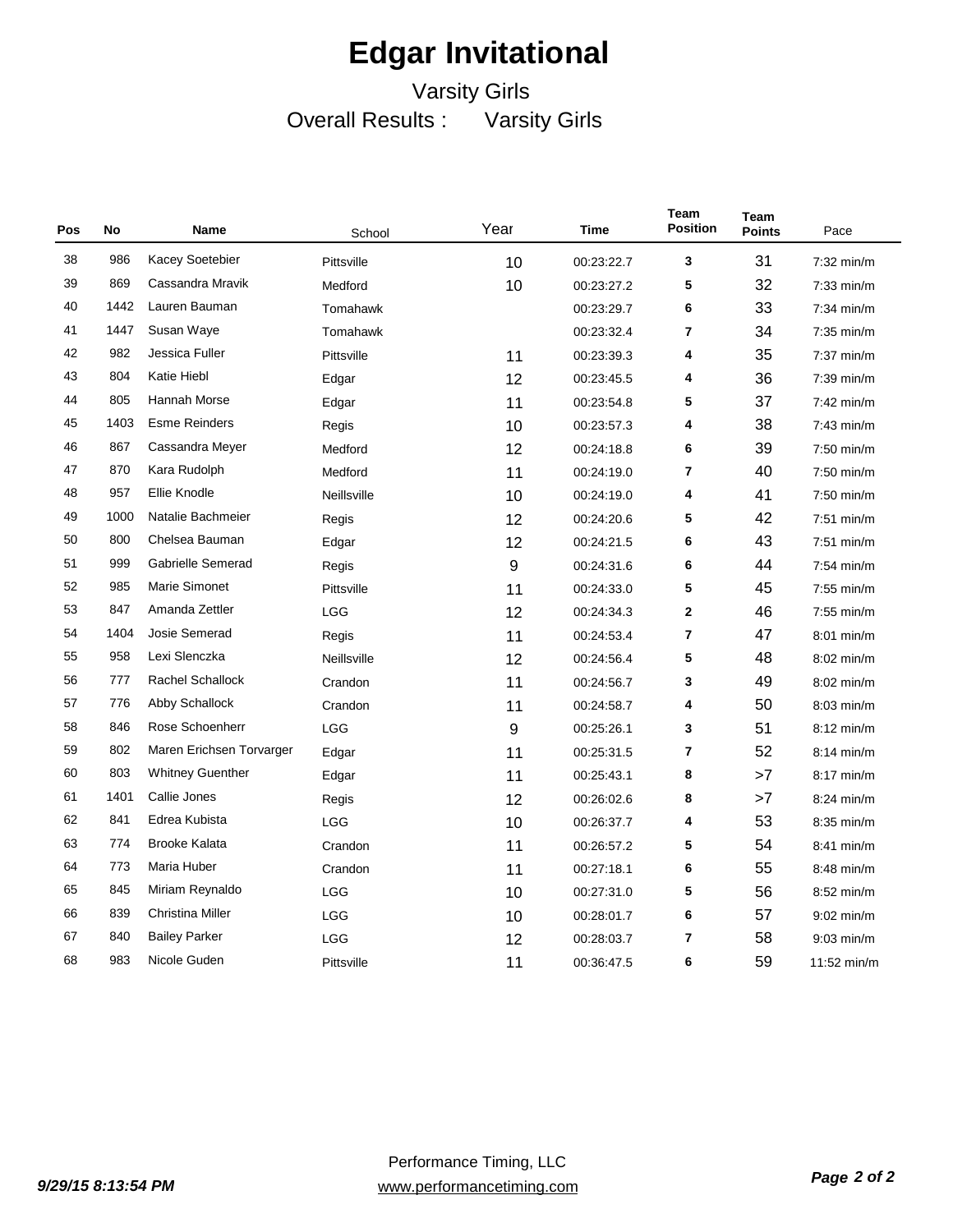#### Varsity Girls Team Results with Individual Times

|                 | Team name: Mosinee                     |         |                          |             |                         |                    |                    |
|-----------------|----------------------------------------|---------|--------------------------|-------------|-------------------------|--------------------|--------------------|
| Team result: 63 |                                        |         |                          | Team Pos: 1 |                         |                    |                    |
| <b>Team Pos</b> | <b>Overall Pos</b>                     | Race No | <b>Name</b>              |             |                         | <b>Finish Time</b> | <b>Team Points</b> |
| 1               | 8                                      | 918     | <b>Shelby Herring</b>    |             | $\overline{\mathbf{r}}$ | 00:21:53           | $\overline{7}$     |
| $\overline{2}$  | 12                                     | 922     | Alli Swid                |             | 10                      | 00:22:03           | 10                 |
| 3               | 13                                     | 924     | <b>Olivia Walters</b>    |             | 11                      | 00:22:05           | 11                 |
| 4               | 19                                     | 919     | Sam Kaczor               |             | 17                      | 00:22:17           | 17                 |
| 5               | 20                                     | 917     | <b>Mallorie Barabas</b>  |             | 18                      | 00:22:25           | 18                 |
| 6               | 21                                     | 923     | Jessica Vander Koy       |             | 19                      | 00:22:31           | 19                 |
| 7               | 22                                     | 921     | <b>Kinsey Miller</b>     |             | 20                      | 00:22:38           | 20                 |
| 8               | 24                                     | 920     | Aili Makela              |             | >7                      | 00:22:50           | >7                 |
|                 |                                        |         |                          |             |                         |                    |                    |
|                 | Team name: Tomahawk                    |         |                          |             |                         |                    |                    |
| Team result: 83 |                                        |         |                          | Team Pos: 2 |                         |                    |                    |
| <b>Team Pos</b> | <b>Overall Pos</b>                     | Race No | <b>Name</b>              |             |                         | <b>Finish Time</b> | <b>Team Points</b> |
| 1               | 1                                      | 1448    | Dani Whiting             |             | $\mathbf{1}$            | 00:20:17           | 1                  |
| 2               | 15                                     | 1445    | Maggee Renn              |             | 13                      | 00:22:09           | 13                 |
| 3               | 16                                     | 1443    | Lizebeth Edwardsen       |             | 14                      | 00:22:14           | 14                 |
| 4               | 30                                     | 1444    | Kate Krueger             |             | 26                      | 00:23:00           | 26                 |
| 5               | 35                                     | 1446    | <b>Rylie Swan</b>        |             | 29                      | 00:23:12           | 29                 |
| 6               | 40                                     | 1442    | Lauren Bauman            |             | 33                      | 00:23:30           | 33                 |
| 7               | 41                                     | 1447    | Susan Waye               |             | 34                      | 00:23:33           | 34                 |
|                 |                                        |         |                          |             |                         |                    |                    |
| Team name:      | <b>Medford</b>                         |         |                          |             |                         |                    |                    |
| Team result: 84 |                                        |         |                          | Team Pos: 3 |                         |                    |                    |
|                 |                                        |         |                          |             |                         |                    |                    |
| <b>Team Pos</b> | <b>Overall Pos</b>                     | Race No | <b>Name</b>              |             |                         | <b>Finish Time</b> | <b>Team Points</b> |
| 1               | 3                                      | 866     | Mackenzie Carey          |             | $\mathbf{2}$            | 00:21:06           | 2                  |
| 2               | 6                                      | 865     | Hannah Brandner          |             | 5                       | 00:21:47           | 5                  |
| 3               | 17                                     | 871     | Amber Shaw               |             | 15                      | 00:22:15           | 15                 |
| 4               | 36                                     | 864     | Taylor Adleman           |             | 30                      | 00:23:13           | 30                 |
| 5               | 39                                     | 869     | Cassandra Mravik         |             | 32                      | 00:23:28           | 32                 |
| 6               | 46                                     | 867     | Cassandra Meyer          |             | 39                      | 00:24:19           | 39                 |
| $\overline{7}$  | 47                                     | 870     | Kara Rudolph             |             | 40                      | 00:24:20           | 40                 |
|                 |                                        |         |                          |             |                         |                    |                    |
|                 | Team name: Regis                       |         |                          |             |                         |                    |                    |
|                 | Team result: 108                       |         |                          | Team Pos: 4 |                         |                    |                    |
| <b>Team Pos</b> | <b>Overall Pos</b>                     | Race No | <b>Name</b>              |             |                         | <b>Finish Time</b> | <b>Team Points</b> |
| 1               | 5                                      | 1406    | Danielle Yengo           |             | 4                       | 00:21:45           | 4                  |
| 2               | 10                                     | 1405    | <b>Grace Theisen</b>     |             | 8                       | 00:22:02           | 8                  |
| 3               | 18                                     | 1402    | Sarah Liming             |             | 16                      | 00:22:16           | 16                 |
| 4               | 45                                     | 1403    | <b>Esme Reinders</b>     |             | 38                      | 00:23:58           | 38                 |
| 5               | 49                                     | 1000    | Natalie Bachmeier        |             | 42                      | 00:24:21           | 42                 |
| 6               | 51                                     | 999     | <b>Gabrielle Semerad</b> |             | 44                      | 00:24:32           | 44                 |
| 7               | 54                                     | 1404    | Josie Semerad            |             | 47                      | 00:24:54           | 47                 |
| 8               | 61                                     | 1401    | Callie Jones             |             | >7                      | 00:26:03           | >7                 |
|                 |                                        |         |                          |             |                         |                    |                    |
| Team name:      | Edgar                                  |         |                          |             |                         |                    |                    |
| <b>Team Pos</b> | Team result: 123<br><b>Overall Pos</b> | Race No | <b>Name</b>              | Team Pos: 5 |                         | <b>Finish Time</b> | <b>Team Points</b> |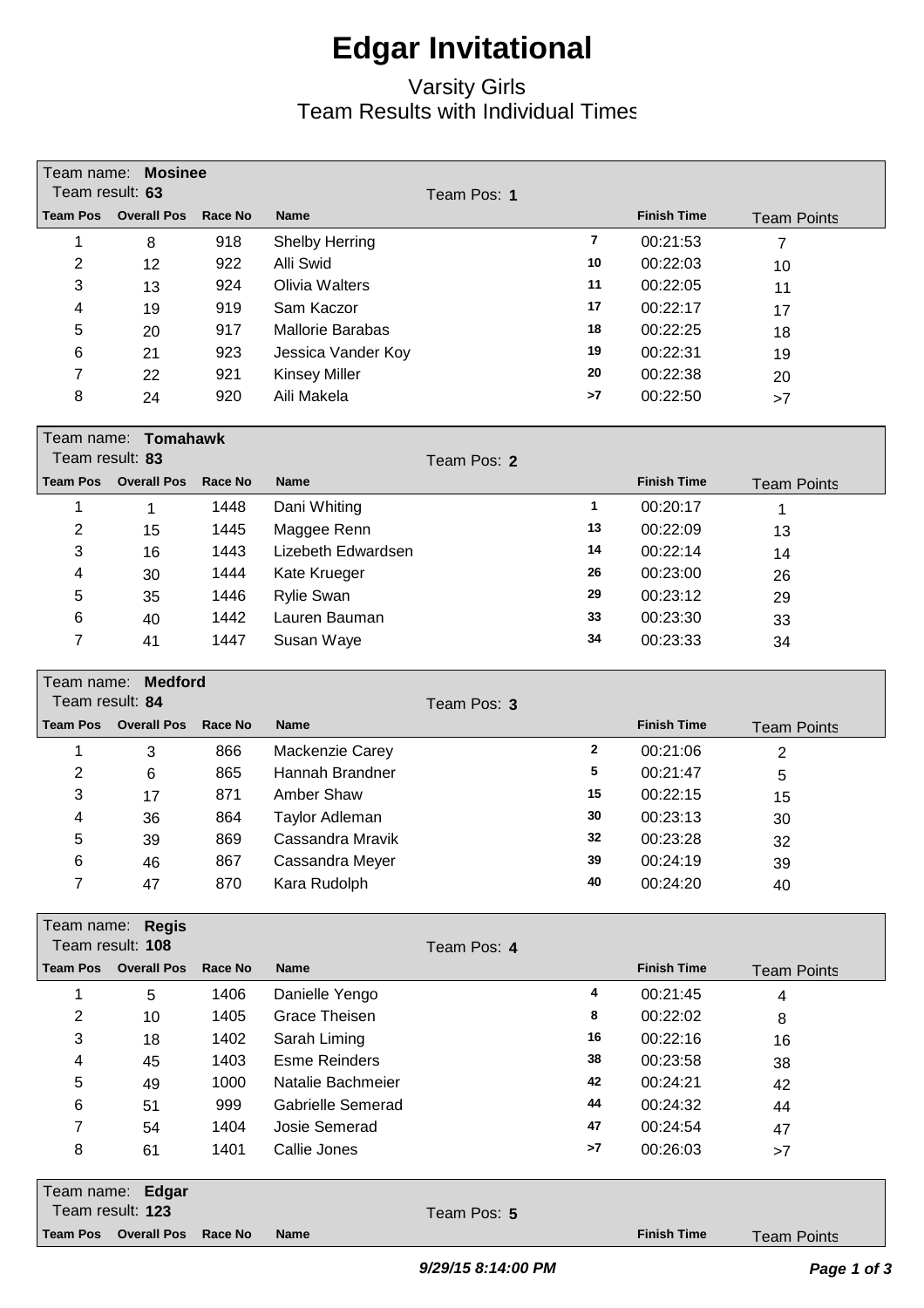| Team name: Edgar<br>Team result: 123 |                                        |         |                          |             |    |                    |                    |
|--------------------------------------|----------------------------------------|---------|--------------------------|-------------|----|--------------------|--------------------|
| <b>Team Pos</b>                      | <b>Overall Pos</b>                     | Race No |                          | Team Pos: 5 |    | <b>Finish Time</b> |                    |
|                                      |                                        |         | <b>Name</b>              |             |    |                    | <b>Team Points</b> |
| 1                                    | $\overline{7}$                         | 801     | Hannah Brewster          |             | 6  | 00:21:49           | 6                  |
| $\overline{c}$                       | 23                                     | 806     | <b>Christina Riehle</b>  |             | 21 | 00:22:44           | 21                 |
| 3                                    | 27                                     | 807     | Marissa Slack            |             | 23 | 00:22:56           | 23                 |
| 4                                    | 43                                     | 804     | Katie Hiebl              |             | 36 | 00:23:46           | 36                 |
| 5                                    | 44                                     | 805     | <b>Hannah Morse</b>      |             | 37 | 00:23:55           | 37                 |
| 6                                    | 50                                     | 800     | Chelsea Bauman           |             | 43 | 00:24:22           | 43                 |
| 7                                    | 59                                     | 802     | Maren Erichsen Torvarger |             | 52 | 00:25:32           | 52                 |
| 8                                    | 60                                     | 803     | <b>Whitney Guenther</b>  |             | >7 | 00:25:44           | >7                 |
|                                      | Team name: Pittsville                  |         |                          |             |    |                    |                    |
|                                      | Team result: 142                       |         |                          | Team Pos: 6 |    |                    |                    |
| <b>Team Pos</b>                      | <b>Overall Pos</b>                     | Race No | <b>Name</b>              |             |    | <b>Finish Time</b> | <b>Team Points</b> |
| 1                                    | $\overline{4}$                         | 984     | Jenna Hughes             |             | 3  | 00:21:36           | 3                  |
| $\overline{2}$                       | 34                                     | 987     | Lindsey Winterhack       |             | 28 | 00:23:09           | 28                 |
| 3                                    | 38                                     | 986     | Kacey Soetebier          |             | 31 | 00:23:23           | 31                 |
| 4                                    | 42                                     | 982     | Jessica Fuller           |             | 35 | 00:23:40           | 35                 |
| 5                                    | 52                                     | 985     | <b>Marie Simonet</b>     |             | 45 | 00:24:34           | 45                 |
| 6                                    | 68                                     | 983     | Nicole Guden             |             | 59 | 00:36:48           | 59                 |
|                                      |                                        |         |                          |             |    |                    |                    |
| Team name:                           | <b>Neillsville</b>                     |         |                          |             |    |                    |                    |
|                                      | Team result: 150                       |         |                          | Team Pos: 7 |    |                    |                    |
| <b>Team Pos</b>                      | <b>Overall Pos</b>                     | Race No | <b>Name</b>              |             |    | <b>Finish Time</b> | <b>Team Points</b> |
| 1                                    | 14                                     | 955     | Jenna Grap               |             | 12 | 00:22:05           | 12                 |
| $\overline{2}$                       | 28                                     | 956     | Sophie Katcher           |             | 24 | 00:22:58           | 24                 |
| 3                                    | 29                                     | 954     | <b>Willow Eisfeldt</b>   |             | 25 | 00:22:59           | 25                 |
| 4                                    | 48                                     | 957     | Ellie Knodle             |             | 41 | 00:24:20           | 41                 |
| 5                                    | 55                                     | 958     | Lexi Slenczka            |             | 48 | 00:24:57           | 48                 |
|                                      | Team name: Crandon                     |         |                          |             |    |                    |                    |
|                                      | Team result: 189                       |         |                          | Team Pos: 8 |    |                    |                    |
| <b>Team Pos</b>                      | <b>Overall Pos</b>                     | Race No | <b>Name</b>              |             |    | <b>Finish Time</b> | <b>Team Points</b> |
| 1                                    | 11                                     | 772     | Micasslyn Crawford       |             | 9  | 00:22:02           | 9                  |
| $\overline{c}$                       | 31                                     | 775     | Sarah Kalkofen           |             | 27 | 00:23:03           | 27                 |
| 3                                    | 56                                     | 777     | Rachel Schallock         |             | 49 | 00:24:57           | 49                 |
| 4                                    | 57                                     | 776     | Abby Schallock           |             | 50 | 00:24:59           | 50                 |
| 5                                    | 63                                     | 774     | <b>Brooke Kalata</b>     |             | 54 | 00:26:58           | 54                 |
| 6                                    | 64                                     | 773     | Maria Huber              |             | 55 | 00:27:19           | 55                 |
|                                      |                                        |         |                          |             |    |                    |                    |
|                                      | Team name: LGG                         |         |                          |             |    |                    |                    |
| <b>Team Pos</b>                      | Team result: 228<br><b>Overall Pos</b> | Race No | <b>Name</b>              | Team Pos: 9 |    | <b>Finish Time</b> |                    |
| 1                                    | 26                                     | 843     | <b>Emily Rand</b>        |             | 22 | 00:22:55           | <b>Team Points</b> |
|                                      |                                        | 847     | Amanda Zettler           |             | 46 | 00:24:35           | 22                 |
| 2                                    | 53                                     |         |                          |             | 51 |                    | 46                 |
| 3                                    | 58                                     | 846     | Rose Schoenherr          |             |    | 00:25:27           | 51                 |
| 4                                    | 62                                     | 841     | Edrea Kubista            |             | 53 | 00:26:38           | 53                 |
| 5                                    | 65                                     | 845     | Miriam Reynaldo          |             | 56 | 00:27:32           | 56                 |
| 6                                    | 66                                     | 839     | <b>Christina Miller</b>  |             | 57 | 00:28:02           | 57                 |
| $\overline{7}$                       | 67                                     | 840     | <b>Bailey Parker</b>     |             | 58 | 00:28:04           | 58                 |